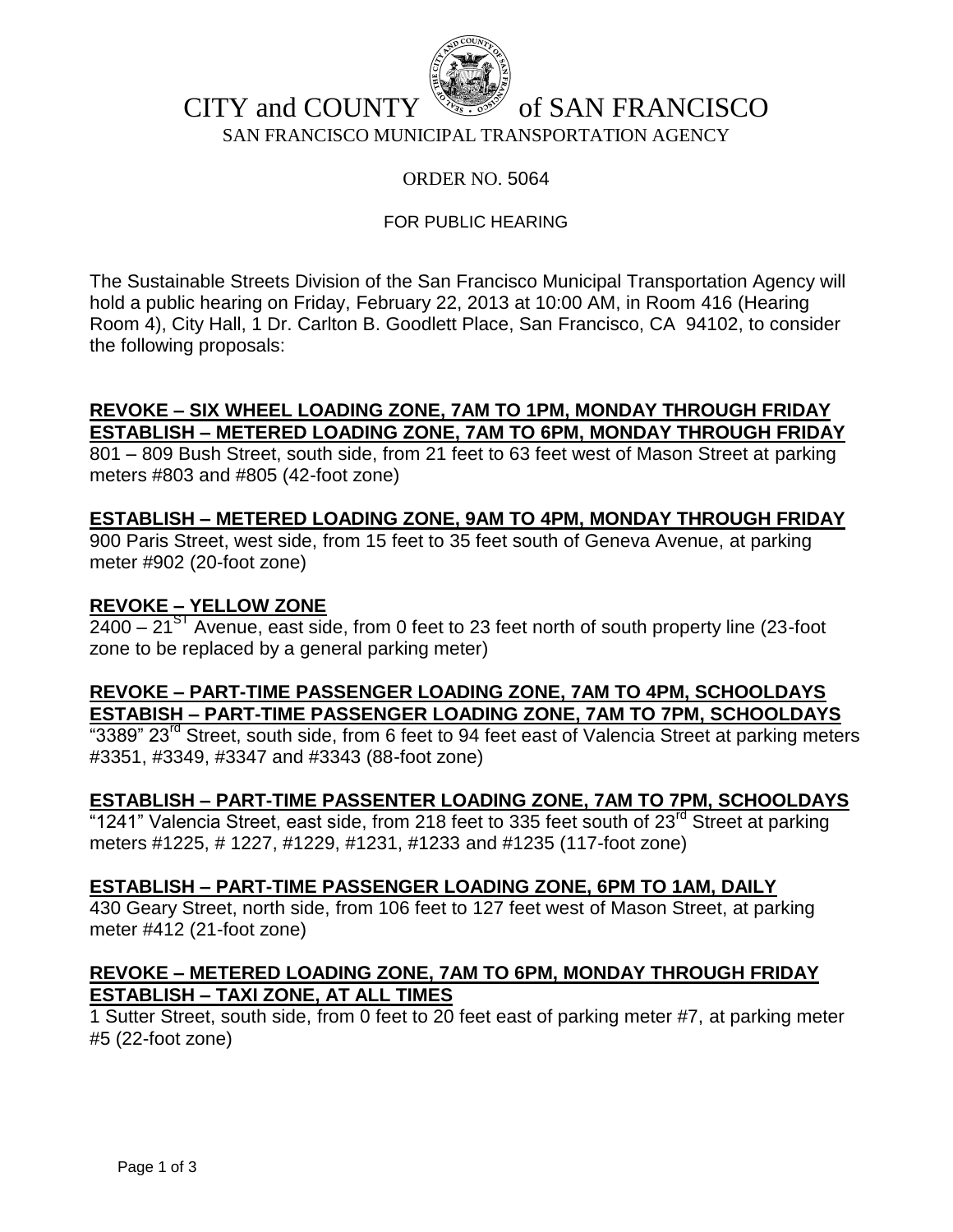

# CITY and COUNTY  $\mathbb{R}^n$  of SAN FRANCISCO SAN FRANCISCO MUNICIPAL TRANSPORTATION AGENCY

# ORDER NO. 5064

# FOR PUBLIC HEARING

# **ESTABISH – GREEN ZONE, 9AM TO 6PM, MONDAY THROUGH SATURDAY**

 $201 - 6$ <sup>th</sup> Avenue, west side, from 8.5 feet to 26.5 feet south of Cornwall Street (18-foot zone)

# **ESTABLISH – PART-TIME PASSENGER LOADING ZONE, 8:30AM TO 6PM, MONDAY THROUGH SATURDAY**

1400 Noriega Street, north side, from 11 feet to 23 feet west of  $21<sup>st</sup>$  Avenue, at parking meter #1402 (12-foot zone)

#### **REVOKE – YELLOW ZONE**

"345" Dore Street, east side, from 3 feet to 27 feet south of the north property line (24-foot zone)

#### **ESTABLISH – PART-TIME PASSENGER LOADING ZONE (SIGN ONLY), 5PM TO 11PM, DAILY**

383 Columbus Avenue, west side, from 32 feet to 76 feet south of Vallejo Street, at parking meters #333 and #335 (44-foot zone)

#### **ESTABLISH – YELLOW ZONE, 8AM TO 6PM, MONDAY THROUGH FRIDAY**

755 Pennsylvania Avenue, east side, from 0 feet to 19 feet south of north driveway (19-foot zone)

#### **ESTABLISH - PART-TIME PASSENGER LOADING ZONE, 6AM TO 10PM, DAILY**

100 Lobos Street, north side, from 3 feet to 23 feet west of Plymouth Avenue (20-foot zone)

## **REVOKE – METERED LOADING ZONE, 5PM TO 6PM, MONDAY THROUGH FRIDAY**

"2499" Clay Street, south side, from 7 feet to 52 feet east of Fillmore Street, at meters 2435 and 2437 (45-foot zone)

### **ESTABLISH – PASSENGER LOADING ZONE (SIGN ONLY) 5PM TO 2AM, MONDAY THROUGH FRIDAY, AND 11AM TO 2AM SATURDAY AND SUNDAY**

"2499" Clay Street, south side, from 7 feet to 52 feet east of Fillmore Street, at meters 2435 and 2437 (45-foot zone)